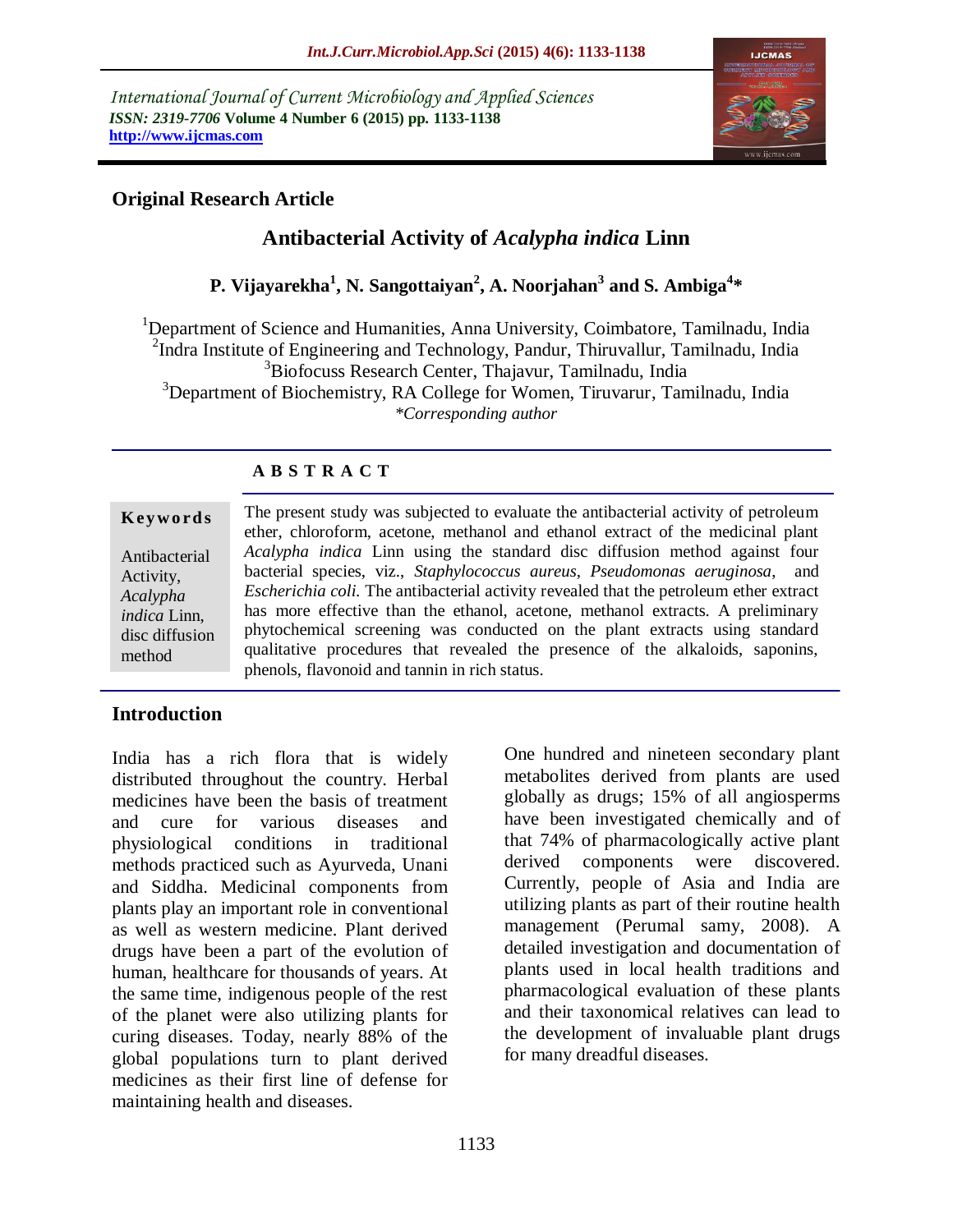*Acalypha indica* Linn is an annual erect herb commonly called in Tamil as "Kuppai meni". It belongs to the family Euphorbiaceae. is a common weed in many parts of Asia including India, Pakistan, Yemen, Sri Lanka and throughout Tropical Africa and South America (Ramachandran, J., 2008). The root, stem and leaf of *Acalypha indica* possess herbal activity. The plant traditionally used as an expectorant against asthma and pneumonia and also as an emetic, emenagogue and anthelmintic (Shivayogi *et al*.,1999).

*Acalypha indica* contains acalyphine which is used in the treatment of sore gums and to have a post-coital antifertility effect (Bedon., 1982), anti venom properties (Annie *et al*., 2004), wound healing effects (Suresh reddy., 2002), antioxidant activities (Ruchi *et al*, 2007), anti-inflammatory effects (Mohana vamsi *et al.*, 2008), acaricidal effects (Singh *et al*, 2004), diuretic effects (Das *et al*.,2005) and antibacterial activities (Govindarajan *et al*., 2008), The roots of *Acalypha indica* is used as laxative and leaves for scabies and other cutaneous diseases (Perry, 1980).

It has also been reported to be useful in treating pneumoniae, asthma, rheumatism and several other ailments Chopra (1956). The dried leaves of *Acalypha indica* was made into a poultice to treat bedsores and wounds and the juice of *Acalypha indica* is added to oil or lime and used to treat a variety of skin disorders. The leaves of Acalypha *grandis* have also been reported to possess contraceptive activity (Bourdy *et al.,*  1992). Several chemical (Donw *et al.,* 1938) and biological (Bauer *et al.,* 1923) investigations have been carried out on this plant. In the present research study, the experiment was carried out the antimicrobial activities of the leaves *Acalypha indica*  Linn. (*Euphorbiaceae)*.

#### **Materials and Methods**

#### **Collection and drying of plant materials (crude)**

About 5 kg of finely powdered dry stem, bark and leaves were soaked with petroleum ether, chloroform, acetone, methanol and ethanol. The soaking process was repeated three times for each solvent. The solvent extracts were filtered and evaporated under vacuum at 55°C to yield the respective crude extract. The crude extracts were transferred into sample bottles and kept in refrigerator prior to use.

# **Phytochemical analysis**

Phytochemical tests were done to find the presence of the active chemical constituents such as alkaloid, glycosides, terpenoids and steroids, flavonoids, reducing sugars, triterpenes, phenolic compounds and tannins by the following procedure.

# **Test for alkaloids (Meyer's Test)**

The extract of *Acalypha indica* was evaporated to dryness and the residue was heated on a boiling water bath with 2% Hydrochloric acid. After cooling, the mixture was filtered and treated with a few drops of Meyer's reagent (Siddiq and Ali, 1997). The samples were then observed for the presence of turbidity or yellow precipitation (Evans, 2002).

#### **Test for glycoside**

To the solution of the extract in Glacial acetic acid, few drops of Ferric chloride and Concentrated sulphuric acid are added, and observed for reddish brown colouration at the junction of two layers and the bluish green colour in the upper layer (Siddiq and Ali, 1997).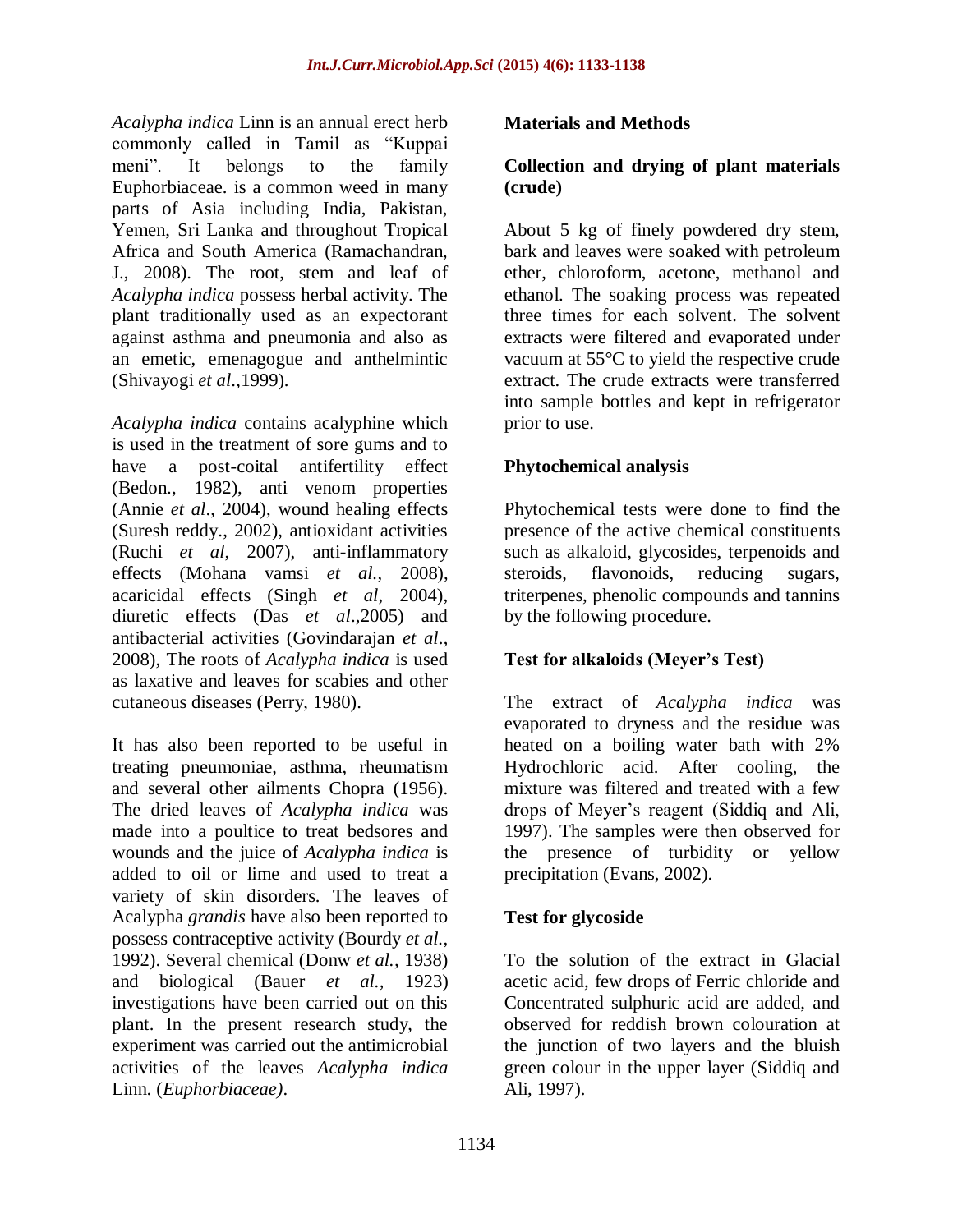# **Test for tripenoid and steroid**

4 mg of extract was treated with 0.5 ml of acetic anhydride and 0.5 ml of chloroform. Then concentrated solution of sulphuric acid was added slowly and red violet colour was observed for terpenoid and green bluish colour for steroids (Siddiq and Ali, 1997).

#### **Test for flavonoids**

4 mg of extract solution was treated with 1.5 ml of 50% methanol solution. The solution was warmed and metal magnesium was added. To this solution, 5-6 drops of concentrated hydrochloric acid was added and red colour was observed for flavonoids and orange colour for flavones (Siddiq and Ali, 1997).

# **Test for reducing sugars**

To 0.5 ml of extract solution, 1 ml of water and 5-8 drops of Fehling's solution was added at hot and observed for brick red precipitate.

# **Test for triterpenes**

300 mg of extract was mixed with 5 ml of chloroform and warmed at 80°C for 30 minutes. Few drops of concentrated sulphuric acid was added and mixed well and observed for red colour formation.

#### **Test for phenolic compounds (ferric chloride test)**

300 mg of extract was diluted in 5 ml of distilled water and filtered. To the filtrate, 5% Ferric chloride was added and observed for dark green colour formation.

# **Test for tannins**

To 0.5 ml of extract solution, 1 ml of water and 1-2 drops of ferric chloride solution wad added. Blue colour was observed for gallic tannins and green black for catecholic tannins (Iyengar, 1995).

#### **Antimicrobial screening**

#### **Microorganisms**

The microorganisms used in this present study were bacteria (*Staphylococcus aureus, Pseudomonas aeruginosa*, *Escherichia coli*)

# **Disk diffusion method**

An antimicrobial assay was performed by using the disc diffusion agar method (Bauer& kirby, 1966). Petri dishes were first inoculated with microbes by pipetting the microbial suspension onto the agar. The standardized microbial suspension was applied onto the solidified agars by using sterile cotton swabs and allowed to dry for 10 minutes.

The stem, bark and leaves extracts impregnated discs were aseptically transferred on the inoculated agar plates and left to be incubated for 24 hrs to 7 days. The clear zones of inhibition around the extracts disc were measured for any indication of antimicrobial activity. Ampicillin and tetracycline impregnated discs were used as standard reference or positive controls and the solvents were used as negative controls. All assays were carried out in triplicate.

#### **Results and Discussion**

Phytochemical compounds present in various extracts of petroleum ether, chloroform, acetone, methanol and ethanol of *Acalypha indica* extracts were analyzed and the results were showed in (Table 1). The *Acalypha indica* showed the presence of alkaloids and tannins. Antibacterial activities of petroleum ether, chloroform, acetone, methanol and ethanol and extracts of *Acalypha indica* was assayed against various bacterial pathogens shown in (Table 2).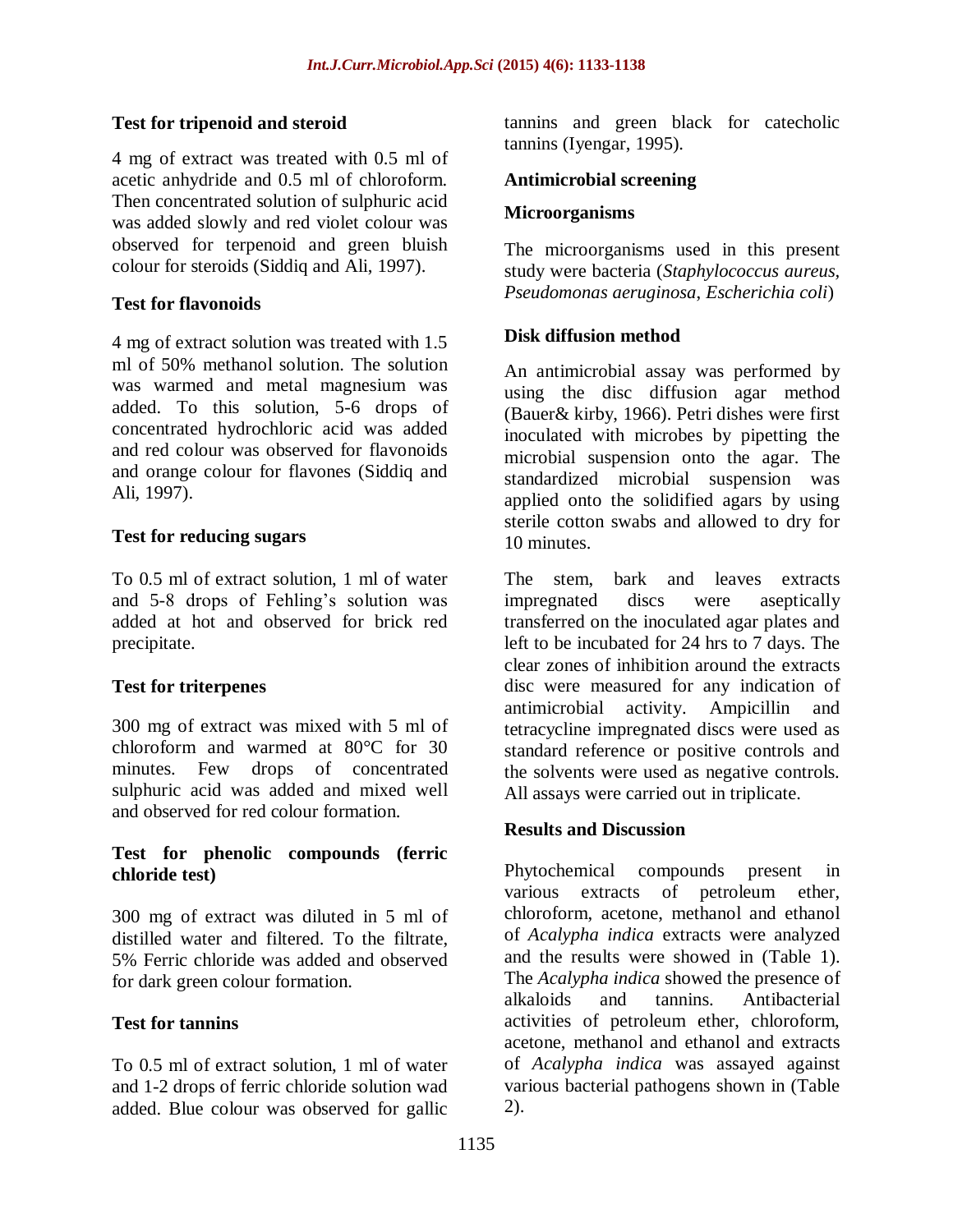|                   | <b>Pet-Et</b> | chloroform | Acetone | methanol | <b>EtoH</b> |
|-------------------|---------------|------------|---------|----------|-------------|
| A Ikaloids        |               |            |         |          |             |
| <b>Flavonoids</b> |               |            |         |          |             |
| <b>Tannins</b>    |               |            |         |          |             |
| <b>Saponins</b>   |               |            |         |          |             |
| <b>Glycosides</b> |               |            |         |          |             |
| <b>Phenols</b>    |               |            |         |          |             |

#### Phytochemical screening of Acalypha indica Table 1:

# **Table.2** Antimicrobial activity of different solvent extracts of *Acalypha indica*

|                 | <b>Concentration</b>     | <b>Inhibition</b> (mm)   |                              |                          |  |
|-----------------|--------------------------|--------------------------|------------------------------|--------------------------|--|
| <b>Extracts</b> | (mg/ml)                  | E.coli                   | Pseudomonas                  | K.pneumoniae             |  |
|                 | 50                       | $16 \pm 0.23$            | $14\pm0.25$                  | $17+0.26$                |  |
| Pet-Et          | 100                      | $22 \pm 0.33$            | $16 \pm 0.29$                | $18 + 0.35$              |  |
|                 | 150                      | $28 \pm 0.57$            | $20 \pm 0.31$                | $21 \pm 0.54$            |  |
|                 | 50                       | $12+0.16$                |                              |                          |  |
| Chloroform      | 100                      | $14 \pm 0.21$            | -                            |                          |  |
|                 | 150                      | $15 \pm 0.32$            |                              | $\overline{\phantom{0}}$ |  |
| Acetone         | 50                       | $13 \pm 0.17$            |                              | $12\pm0.20$              |  |
|                 | 100                      | $16 + 0.23$              |                              | $18 + 0.34$              |  |
|                 | 150                      | $17+0.29$                |                              | $25 \pm 0.56$            |  |
| Methanol        | 50                       | $\overline{\phantom{0}}$ | $\qquad \qquad \blacksquare$ | $12 \pm 0.30$            |  |
|                 | 100                      | $17+0.11$                |                              | $15 \pm 0.45$            |  |
|                 | 150                      | $17+0.21$                |                              | $17+0.67$                |  |
| <b>EtOH</b>     | 50                       | $14\pm0.19$              |                              | $15 \pm 0.10$            |  |
|                 | 100                      | $16 + 0.32$              | -                            | $20 \pm 0.33$            |  |
|                 | 150                      | $20 \pm 0.39$            |                              | $28 + 0.57$              |  |
| Ampicilin       | $\overline{\phantom{0}}$ | $18 + 34$                |                              | $25 \pm 0.10$            |  |
| Tetracyclin     |                          |                          | $32+$                        |                          |  |

Values are mean inhibition zone  $(nm) \pm SD$  of tree replicates, - No inhibition

The Petroleum ether extract of *Acalypha indica* showed maximum zone of inhbition in *E.coli* (28mm) and *K.pneumoniae* (21mm) *Pseudomonas* (20mm). The Chloroform extract showed maximum zone of inhibition to *E.coli* (15mm), where as *K.pneumoniae*, *Pseudomonas* shows no susceptibility. The acetone extract showed maximum inhibition zone in *K. pneumoniae*  (25 mm). *Pseudomonas* showed no zone which indicates its resistance towards the extract. The methanol extract of *Acalypha indica* showed maximum inhibition zone in *K. pneumoniae* (28 mm), *E.Coli* (20mm) and *Pseudomonas* has no activity. The ethanol extract showed maximum inhibition zone in *E. coli* (22mm), *K.pneumoniae*  (17mm) and *Pseudomonas* shows no activity. Both *K.pneumoniae* and *E.coli* were susceptible to ampicillin while *P.aeruginosa*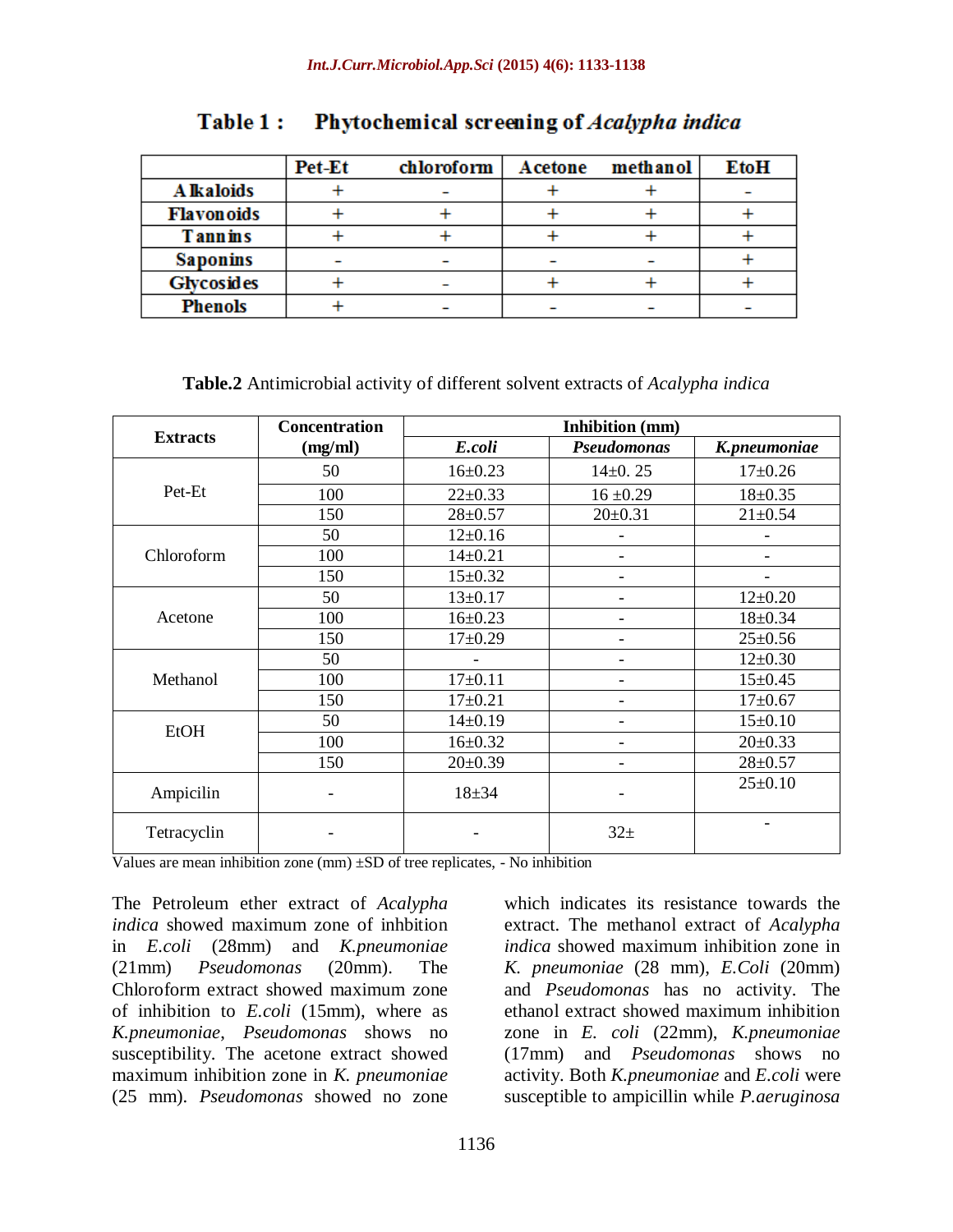was susceptible to its positive control, tetracycline.

According to a study conducted by (Govindarajan *et al*., 2008), *A. indica*  extracts produced active results against all the Gram-positive bacteria tested while one of the Gram-negative bacteria, *Pseudomonas aeruginosa* was only susceptible towards the extracts at a higher concentration. This result could be attributed to the difference in wall compositions that exist in both Gram-positive and Gramnegative bacteria. While the Gram-negative bacteria possess wall that consists of lipopolysaccharide layer along with proteins and phospholipids that may impede the entry of active compounds of *A. indica* crude extracts, the Gram-positive bacteria contains a very active area of cell metabolism called periplasmic space that carry many digestive enzymes and transport proteins which could attribute to the susceptibility of the microorganisms.

Some studies concerning the effectiveness of extraction methods highlight that methanol yeilds higher antibacterial activity than n-hexane and ethyl acetate (Sastry and Rao, 1994). Whereas other report that chloroform is better than methanol and benzene (Febles *et al*., 1995). It is clear that using organic solvents provides a higher efficiency in extracting compounds for antimicrobial activities compared to water based method (Reminton,1991; Lima Filo *et al*., 2002).

These plants could serve as useful source of new antimicrobial agents. *A.indica*  possessed thermolabile antimicrobial factors that reduced the growth of pathogenic bacteria. Various pathogenic bacteria have developed resistance to many of the currently available antibiotics. The root, stem and leaf of *Acalypha indica* possess

antibacterial activity against human pathogens. Historically, plants have provided a good source of anti-infective agents and many of them remain highly effective in the fight against microbial infections. Besides, they are cost- effective and have fewer side effects.

# **References**

- Annie, S., K. Rajendran, B., Ramgopal, C., Denish Kumar(2004). Neutralization potential of vivper russelli (Russell's viper) venom by ethanol leaf extract of *Acalypha indica*.J.Enthopharmaccol, 94:267-73.
- Bauer., RW, Caius., JF, Mhaskar KS (**1923)**. The correlation between chemical composition and antihelmintics and their therapeutic values in connection with the Hookworm. Indian J Med Res; 11: 103-110
- Bauer, A.W., Kirby W. M. J. C., Jurk, M(1966). Antibiotic susceptibility testing by a standardized single disc method. *Am. J. Clin. Pathol*., *45*, 493- 496.
- Bedon, E., G.M. Hatfield. An investigation of the antiviral activites of *Phodophyllum peltun.* Lloydia, 1982, 45(6):725.
- Bourdy G, Walter A. (1992) Maternity and medicinal plants in Vanuatu.I.The cycle of reproduction.J Ethnopharmacol,; 37: 179-196.
- Chopra., RN, Nayar SI., Chopra IC(1956). Glossary of Indian Medical Plants. CSIR, New Delhi,.
- Das, A.K ., F.Ahmed, N.N. Biswas, S. Dev., M.M. Masud (2005). Diuretic Activity of *Acalypha indica*. Dhaka Univ J Pharm Sci,;4:1-2.
- Donw G, Steyn JS (1938). The presence of hydrocyanic acid in stock feeds and other plants. Afr Veter Med Assoc; 9: 60-64.